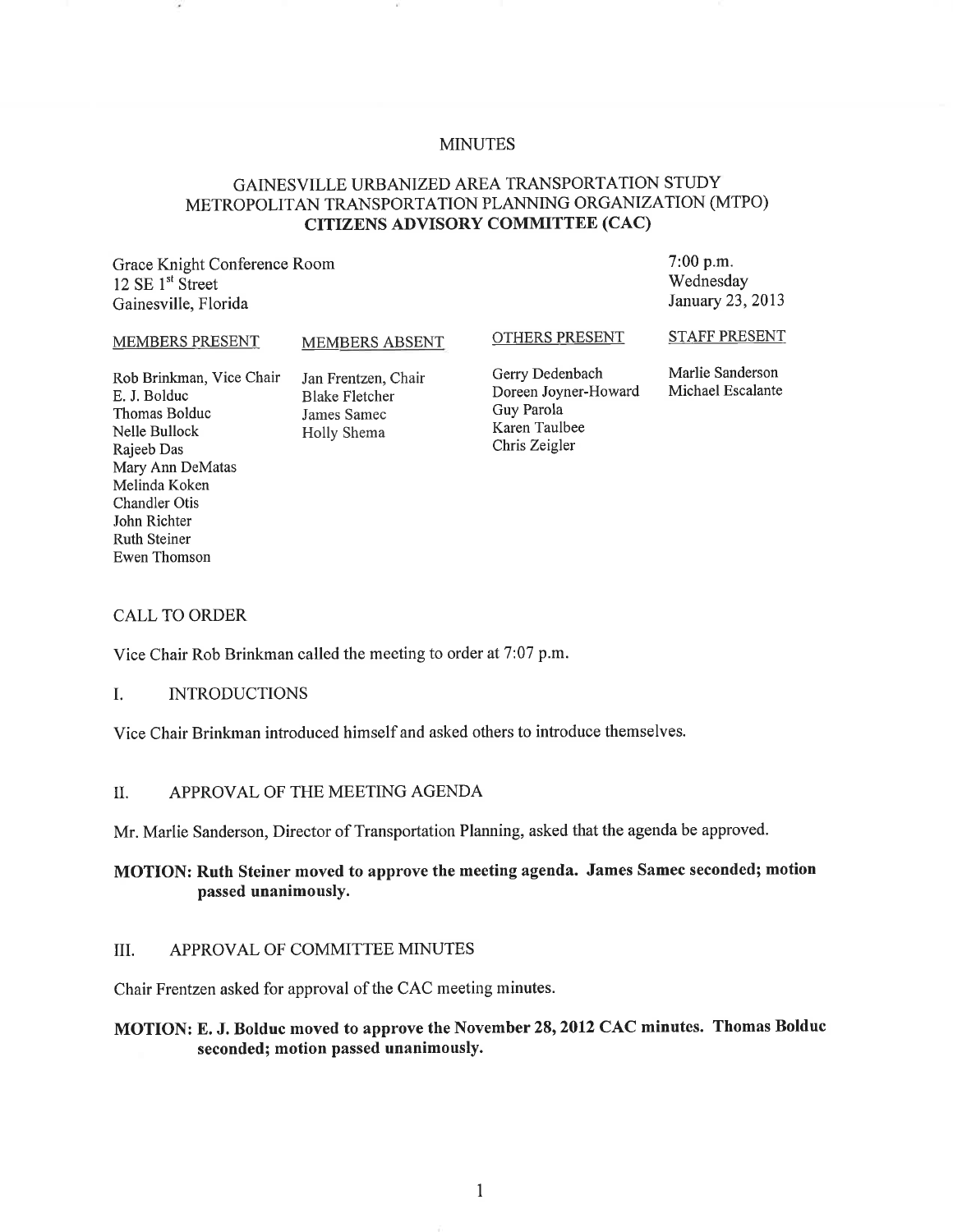#### IV. ARCHER BRAID TRAIL- 60 PERCENT PLANS

Mr. Sanderson stated that Alachua County has submitted 60 percent plans for the Archer Braid Trail.

Mr. Chris Zeigler, Alachua County Senior Engineering Technician, discussed the plans and answered questions. He noted that the plans were modified by the Alachua County Board of County Commissioners at its January 22, 2013 meeting.

### MOTION: Chandler Otis moved to recommend that the MTPO approve the Archer Braid Trail 60 Percent Plans as modified by the Alachua County Board of County Commissioners at its January 22, 2013 meeting, with two revisions to:

- keep the ten-foot wide trail section on SW 46th Boulevard east of SW 91st Street and add tapering to the eight-foot wide trail outside this section; and
- use bricks for the trail in front of the Haile Plantation sign.

Melinda Koken seconded, motion passed unanimously.

V. HULL ROAD EXTENSION- RIGHT-OF-WAY WIDTH

Mr. Sanderson stated that representatives of N.P. International have requested an opportunity to present the Village Point project.

Mr. Gerry Dedenbach, Causseaux, Hewett & Wapole Director of Planning & GIS Services, gave a presentation of the Village Point project and answered questions.

### MOTION: Ruth Steiner moved to recommend that the MTPO approve the Hull Road Extension right-of-way width be reduced from 100 feet to 90 feet within the Village Point Project. Ewen Thomson seconded. Chandler Otis called the question; Question call passed unanimously. The motion passed unanimously.

### VI. YEAR 2040 LONG RANGE TRANSPORTATION PLAN UPDATE-REQUEST FOR QUALIFICATIONS (RFQ)

Mr. Sanderson stated that the MTPO updates its long range transportation plan every five years. He said that the plan needs to be updated by October 26, 2015. He discussed the plan update timeline, the draft RFQ and answered questions.

### MOTION: E. J. Bolduc moved to recommend that the MTPO approve the Year 2040 Long Range Transportation Plan update Request for Qualifications. Melinda Koken seconded, motion passed unanimously.

### VII. YEAR 2040 LONG RANGE TRANSPORTATION PLAN UPDATE-SCOPE OF SERVICES

Mr. Sanderson stated that the draft Year 2040 Long Range Transportation Plan Scope of Services is completed. He discussed the scope-of-services and answered questions.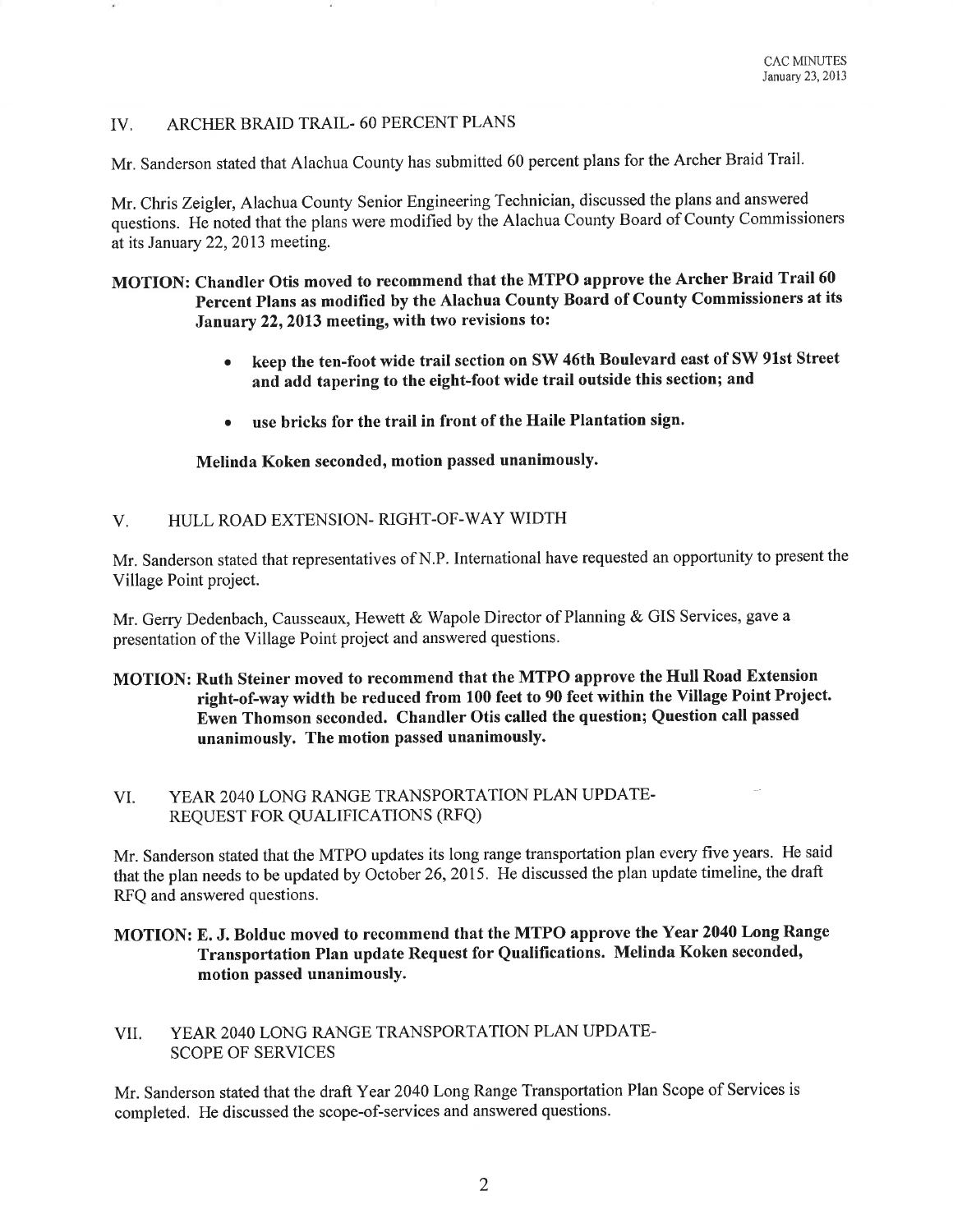MOTION: E. J. Bolduc moved to recommend that the MTPO approve the Year 2040 Long Range Transportation Plan Scope of Services. Ruth Steiner seconded, motion passed unanimously.

# VIII. PLANNING AREA BOUNDARY, VOTING MEMBERS AND VOTING PROCEDURE

Mr. Sanderson stated that the MTPO, at its December meeting, authorized its staff to prepare a report concerning the advantages and disadvantages of expanding the metropolitan planning area boundary to include all of Alachua County, including corresponding changes that would be needed to existing membership and voting procedures. He discussed the alternatives and answered questions.

# MOTION: Melinda Koken moved to recommend that the MTPO defer its discussion of the planning area boundary, voting membership and voting procedure and that they be topics that are discussed with Alachua County municipalities in the upcoming "listening tour." Ruth Steiner seconded, motion passed unanimously.

#### IX. UPDATED BYLAWS

Mr. Sanderson stated that the bylaws were last updated in 1983. He said that several policies have become outdated. He discussed the draft bylaws and answered questions.

# MOTION: Ruth Steiner moved to recommend that the MTPO approve the Bylaws document. Thomas Bolduc seconded, motion passed unanimously.

#### X. CITIZENS ADVISORY COMMITTEE- VACANT POSITIONS

Mr. Sanderson stated that Chair Frentzen requested discussion of committee alternates. He said that since the Chair was absent, that this topic should be deferred.

# MOTION: Melinda Koken moved to recommend defer discussion of the CAC vacant positions. Ruth Steiner seconded, motion passed unanimously.

#### XI. ELECTION OF OFFICERS

Mr. Sanderson stated that it was time to select a Chair and Vice Chair for the committee. He said that, currently, the Chair is Jan Frentzen and the Vice Chair is Rob Brinkman.

# MOTION: Ruth Steiner moved to nominate Ewen Thomson as Chair. Ewen Thomson declined the nomination.

- MOTION: Ruth Steiner moved to nominate Jan Frentzen as Chair. Mary Ann DeMatas seconded. Chandler Otis moved to close nominations. John Richter seconded; nomination closure passed unanimously. The motion passed unanimously.
- MOTION: Ruth Steiner moved to select Jan Frentzen as Chair. Chandler Otis seconded, motion passed unanimously.